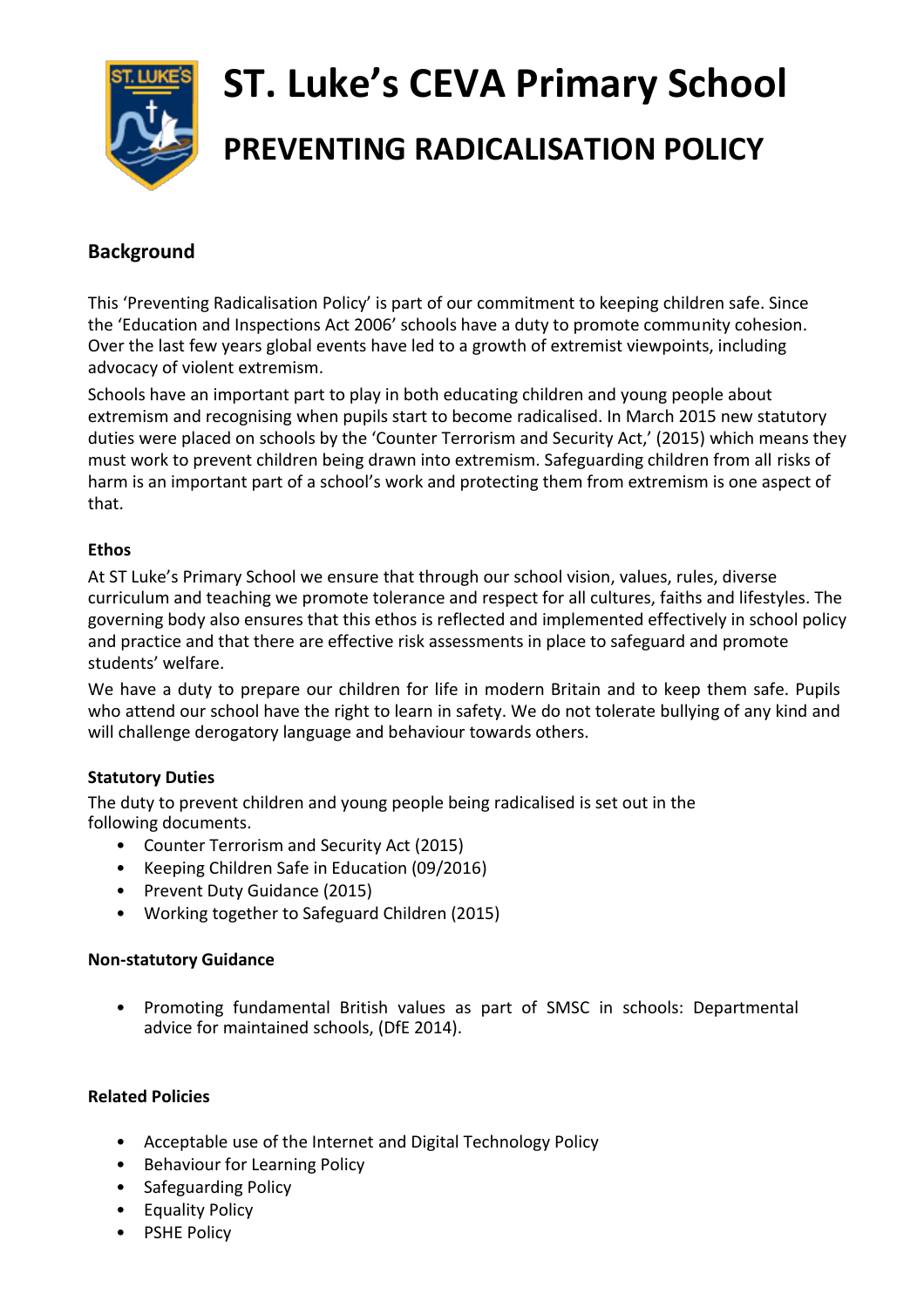- RE Policy
- Staff Code of Conduct
- Teaching and Learning Policy
- Whistle-blowing Policy

# **Definitions:**

**Extremism** is defined in the 2011 Prevent strategy as vocal or active opposition to fundamental British values, including democracy, the rule of law, individual liberty and mutual respect and tolerance of different faiths and beliefs. We also include in our definition of extremism calls for the death of members of our armed forces, whether in this country or overseas.

**Radicalisation** refers to the process by which a person comes to support terrorism and extremist ideologies associated with terrorist groups.

**British Values** are democracy, the rule of law, individual liberty and mutual respect and tolerance of those with different faiths and beliefs.

# **Roles and Responsibilities**

# **Role of the Governing Body**

It is the role of the governing body to ensure that the school meets its statutory duties with regard to preventing radicalisation.

The governing body has a nominated person; Neil Wilson our Safeguarding Governor, who will liaise with the Headteacher and other staff about issues to do with protecting children from radicalisation.

### **Role of the Headteacher**

It is the role of the Headteacher to:

- ensure that the school and its staff respond to preventing radicalisation on a day-to-day basis,
- ensure that the school's curriculum addresses the issues involved in radicalisation
- ensure that staff conduct is consistent with preventing radicalisation.

### **Role of Designated Safeguarding Lead**

It is the role of the designated safeguarding lead to:

- ensure that staff understand the issues of radicalisation, are able to recognise the signs of vulnerability or radicalisation and know how to refer their concerns
- receive safeguarding concerns about children and young people who may be vulnerable to the risk of radicalisation or are showing signs of radicalisation
- make referrals to appropriate agencies with regard to concerns about radicalisation
- liaise with partners, including the local authority and the police
- report to the governing body on these matters.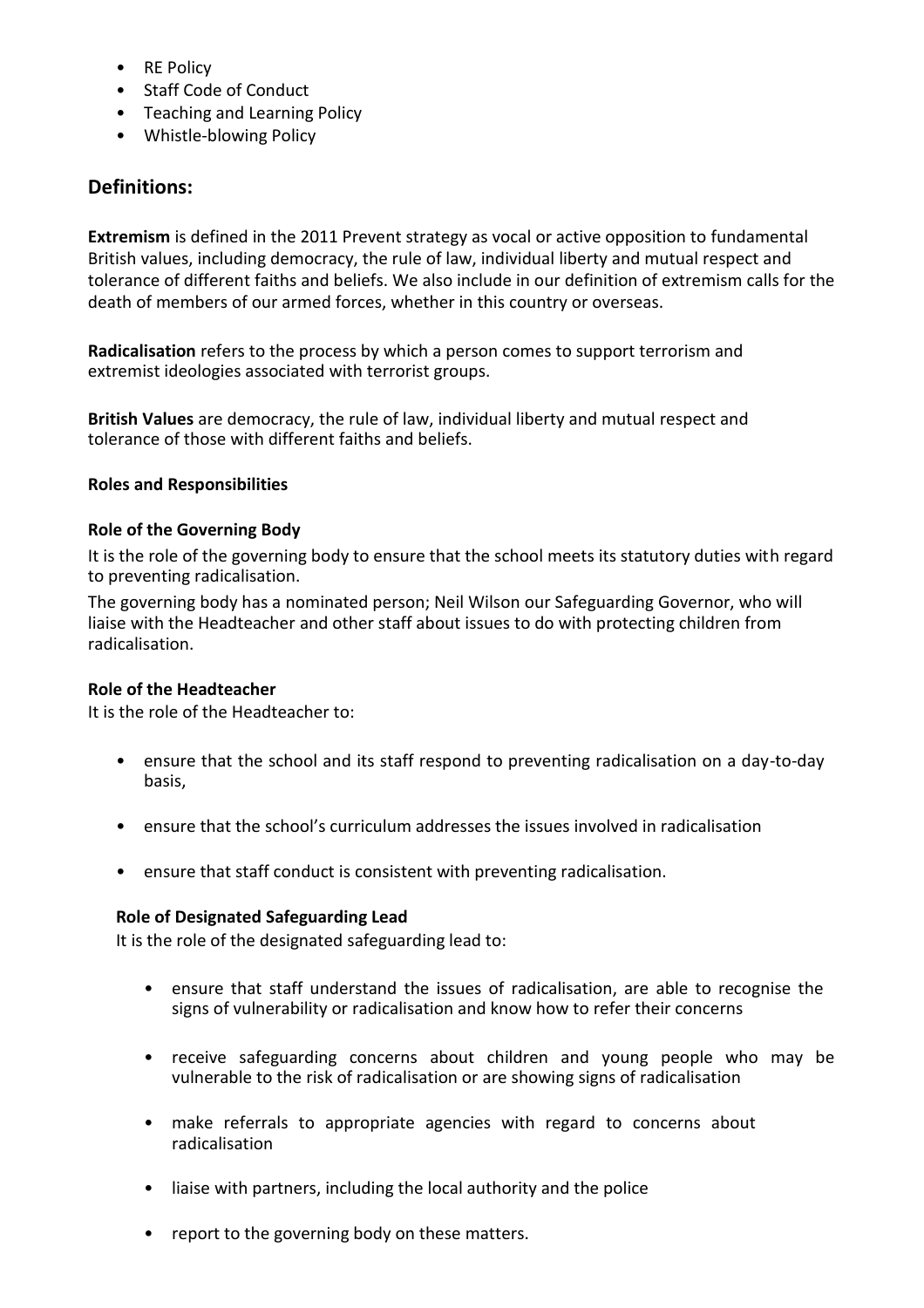# **Role of Staff**

It is the role of staff to understand the issues of radicalisation and know how to refer their concerns.

# **Curriculum**

We are committed to ensuring that our pupils are offered a broad and balanced curriculum that aims to prepare them for life in modern Britain. We encourage our pupils to be inquisitive learners who are open to new experiences and are tolerant of others.

St. Luke's Primary School is a values based learning community. Our values support the development of the whole child as a reflective learner within a calm, caring, happy and purposeful atmosphere. Teaching the schools core values alongside the fundamental British values supports quality teaching and learning, whilst making a positive contribution to the development of a fair, just and civil society.

# **Internet Safety**

The internet provides children and young people with access to a wide-range of content, some of which is harmful. Extremists use the internet, including social media, to share their messages. The filtering systems used in our school blocks inappropriate content, including extremist content.

# **Staff Training**

Staff will be given training to help them understand the issues of radicalisation, are able to recognise the signs of vulnerability or radicalisation and know how to refer their concerns. This information also forms part of induction safeguarding training. Staff are updated as necessary in weekly briefings.

### **Safer Recruitment**

We ensure that the staff we appoint to the school are suitable, our recruitment procedures are rigorous and we follow the statutory guidance published in part 3 of *Keeping Children Safe in Education (2016)*. Vetting and barring checks are undertaken on relevant people, including governors and volunteers.

### **Visitors**

Visitors to the school are made aware of our safeguarding and child protection policies and are given information in the form of a leaflet about what to do if they are concerned about any aspect of child welfare.

### **Signs of Vulnerability**

There are no known definitive indicators that a young person is vulnerable to radicalisation, but there are a number of signs that together increase the risk. Signs of vulnerability include:

- underachievement
- being in possession of extremist literature
- poverty
- social exclusion
- traumatic events
- global or national events
- religious conversion
- change in behaviour
- extremist influences
- conflict with family over lifestyle
- confused identity
- victim or witness to race or hate crimes